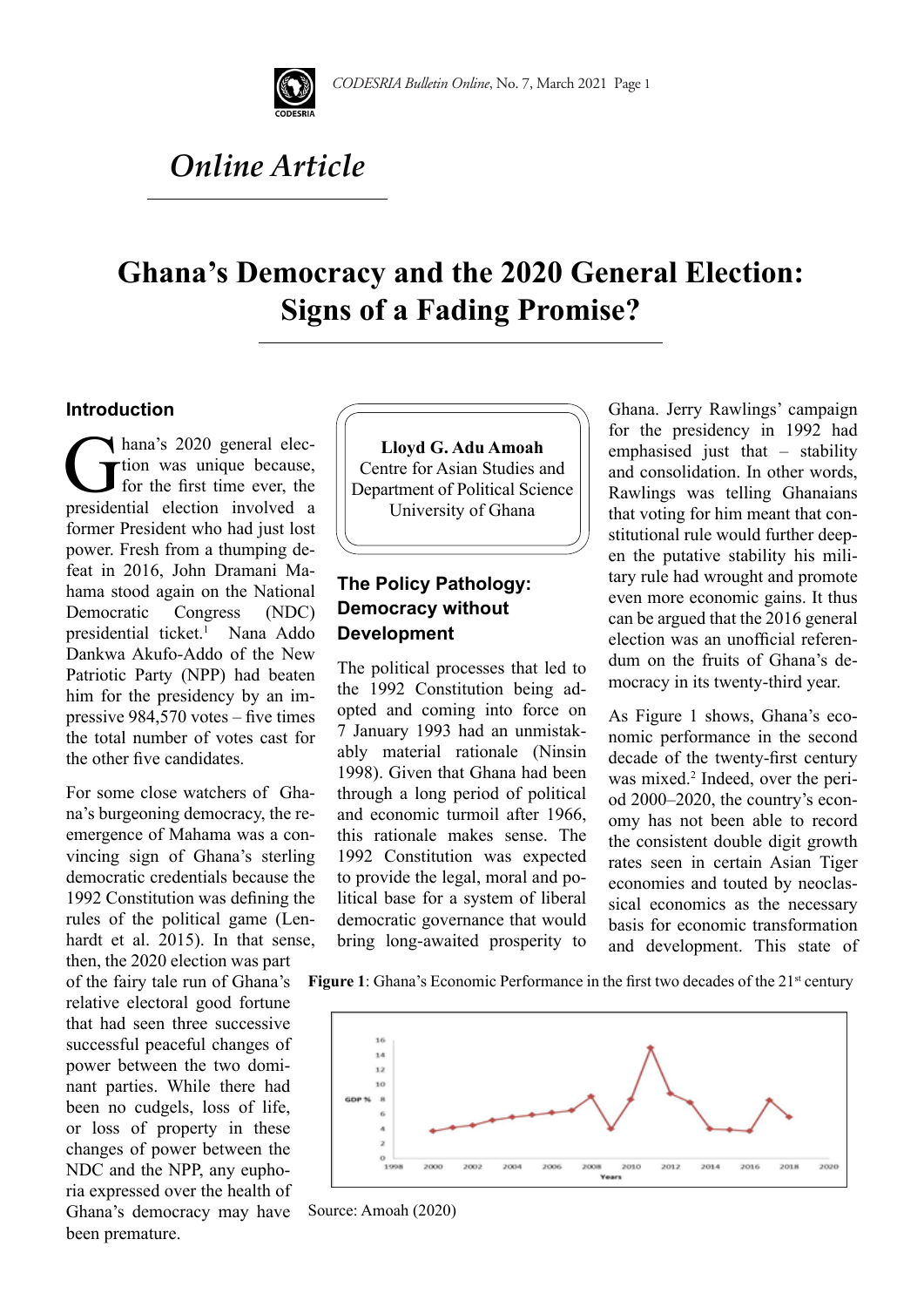affairs rankles because the John Atta Mills and Mahama administrations ran an economy in which oil had become a key part of Ghana's exports; a valuable commodity that was expected to deliver prosperity (Fosu 2017).

The lack of prosperity was a central pillar of 2016 general election campaigns. It is not surprising therefore that the NPP ran a campaign in which Mahama was described as an incompetent leader presiding over a corrupt administration and thus incapable of delivering the economic and social *nirvana* that Ghana so desperately deserved and desired. This toxic combination of corruption and incompetence (Pulse 2016) was not just in local view. At the 2014 World Cup football tournament in Brazil, in full view of the world, the Ghana Football Association delivered US\$3million in cash to the national football team, the Black Stars (BBC Sport 2014).

If the 2016 election is seen as a kind of referendum, the question was whether Mahama or Akufo-Addo could deliver the longawaited fruits of democracy. The election results showed that the overwhelming majority of Ghanaians considered Akufo-Addo to be the competent and incorruptible candidate for the task at hand (see Emmanuel 2015).

## **The 2020 Election and the Persistence of the Policy Pathology**

Akufo-Addo's resounding victory in the 2016 polls meant he had been given one of the firmest mandates ever in the country's contemporary political history and set this West African nation on a firm and robust path to answering what Ghanaian academic Ninsin (2019) has described as the "welfare"

question.3 However, by the time the 2020 elections were held, the voters' view of which candidate was corrupt and incompetent had switched.

The failure of the Akufo-Addo team to properly credit a section of his inaugural speech set tongues wagging about incompetence, something that seemed to hang about for the entire four years he was President, despite his undertaking that the NPP had the men and the women that would give Ghanaians a decent standard of living (Akufo-Addo 2015).

His administration was also accused of corruption. Two scandals stand out – the Power Distribution Service (PDS) scandal (Mallory 2019), and the Agyapa Gold Royalties scandal (Amin 2020). Claims were made in both cases that prominent Ghanaians with family and friendship ties to Akufo-Addo had tried to use these connections to unfairly gain control of the strategic sectors of power and minerals at the expense of the larger interests of Ghana.

Akufo-Addo fought back during his 2020 campaign by touting some of his government's flagship policy changes, particularly the Free Senior High School policy.4 By July 2020, GH¢3.2 billion (over US\$5billion) had been spent on implementation on the SHS, the largest investment in a new policy introduced by the NPP government. The NDC under Mahama ran a campaign dubbed "The Rescue Mission". The 2020 NDC campaign manifesto sought to position the party as more welfare-orientated than the NPP, underscoring how important material security imperatives had become for Ghana's elections. The NDC responded to the NPP's education policy boast by raising the education stakes. It promised that, if it became the next administration, 50 per cent of tertiary-level study fees would be absorbed by government.

The 2020 election results vividly showed the waning patience of Ghanaian voters towards both parties. The NPP lost its 63-seat majority in the Ghanaian Parliament and the party was left with only one seat more than the NDC. This created the Fourth Republic's first hung parliament. Akufo-Addo received 467,165 fewer votes than in 2016, bringing his winning margin down to 517,405 votes. While there was no doubt that Ghanaian voters chose the NPP candidate, it did not give the party its muchneeded control of the legislature.

### **Tackling the Sources of the Policy Pathology**

It is not difficult to work out why Ghana's democratic promise is failing to materialise, especially with respect to meeting the legion welfare needs of the country's people. The pervasive party system that has come to control every facet of Ghanaian life easily comes up for critique.

Kwame Ninsin has drawn attention to what I describe as the 'party system perversion' encapsulated in Ghana's NPP-NDC party duopoly:

> since the 1992 Constitution came into force, the electoral system of winner-takes-all has provided a powerful impetus for one of the two major political parties – the National Democratic Congress (NDC) and the New Patriotic Party (NPP) to control state power, entrench themselves in the architecture of governance of the country, and appropriate associated material resources to enhance their economic and social status (Ninsin 2018: 61).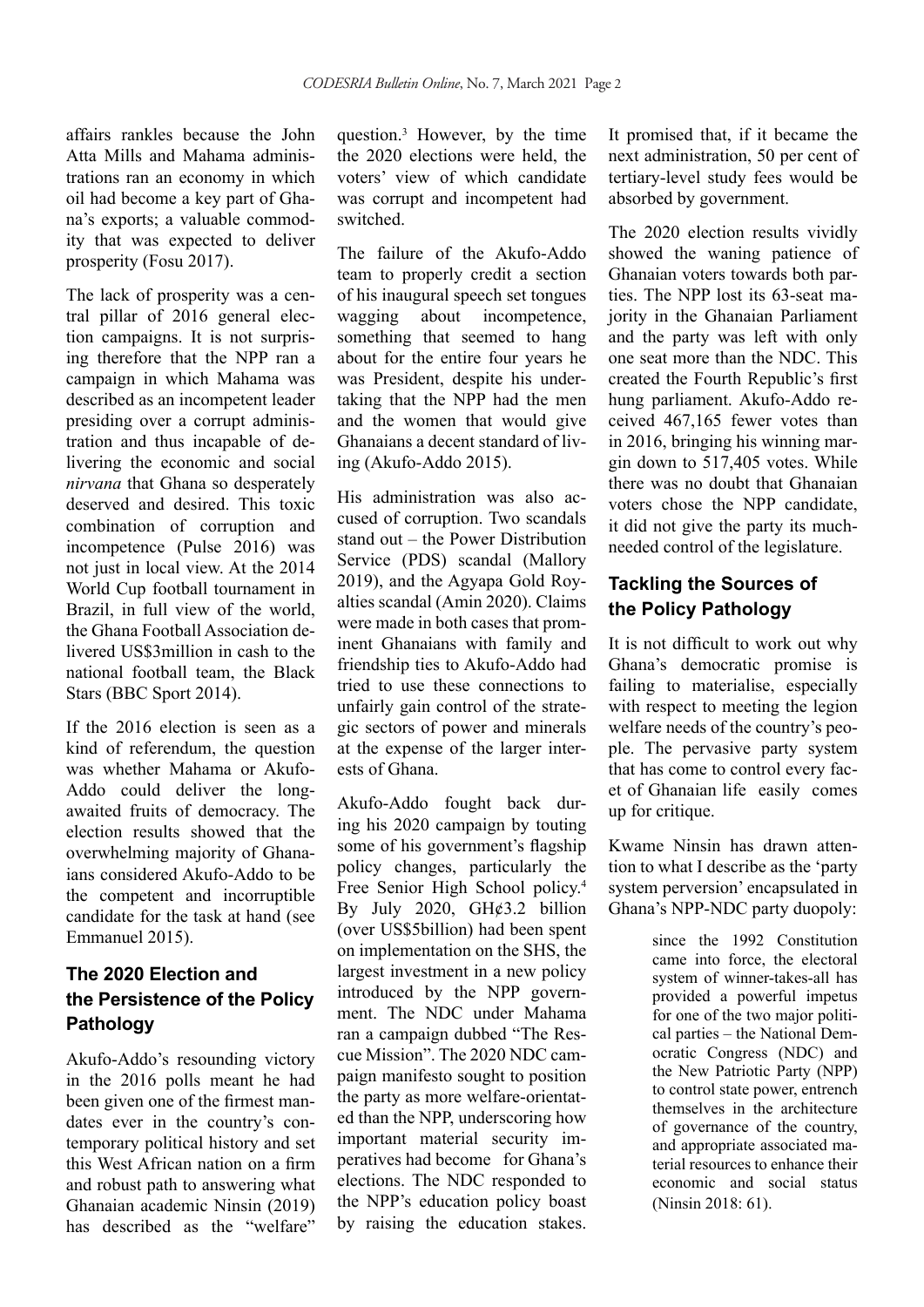To draw an analogy from anatomy, the party is the heart which, working through capillaries, veins and arteries (membership and structures from the regional to the unit level), seeks to realise the material, political, social and psychological interests of its members even to the detriment of the Ghanaian state. Almost reminiscent of the Nkrumah era, Ghana's two dominant parties become supreme once in power; a supremacy that the 1992 Constitution has counterintuitively made possible. Ninsin (2018: 61) puts it well: 'once in power the victorious political party exercises the panoply of executive and legislative powers available under the constitution to control the full range of existing economic, political and social institutions'.

Winning power by any means necessary, fair or foul, seems to have become the *raison d'etre* for Ghana's dominant parties for, in seizing the political kingdom, all things are added onto the party. As a consequence, these parties have become election-winning machines that are pump-primed every four years to win power using a mind-boggling amount of human and financial resources beyond what the Ghanaian state has at its disposal. In other words, winning power has become an instrument for party members to achieve their material and other goals. The party membership card is the ticket for one's well-being. It seems that merely bearing Ghanaian citizenship is not enough. Ironically, it is the current democratic order that has made all this possible.

The upshot of all this is a morbid partisanship which makes enemies of members of opposing political parties and non-party card-bearing citizens alike. This partisanship trumps the patriotism which has become too costly to reveal, let alone actively practice. What all of this has done is to spawn an insidious socio-political atmosphere of deep mistrust, thick insularity, and manic self-seeking in which gathering the best talents and minds for national reconstruction has become a secondary consideration if contemplated at all.

This state of affairs was on display quite graphically on the dawn of 7 January 2021 when members of the newly elected 8<sup>th</sup> Ghanaian Parliament could not agree on which group should sit on the right of the Speaker and which on the left. It must be added here that, in 2012 and again in 2020, the Supreme Court of Ghana has been called upon to resolve election disputes.<sup>5</sup> In both cases, the parties who petitioned the courts (the NPP in 2012 and the NDC in 2020) found fault with the Electoral Commission of Ghana; a curious case of parties mistrusting the Commission only when they lose. What this hints at is whether key national institutions are autonomous and free from the manipulation and control of those who wield political power.

As the 2024 election approaches, the issues discussed in this paper and the ways they impinge on the viability of Ghana's democratic journey, especially in respect of its material deliverables, cannot be wished away. Many fundamental questions need to be answered. Can Ghana's dominant parties move away from their obsession with winning power and become vehicles for responding to Ghana's existential problems? Will merit become the foremost consideration for appointment to the highest strategic positions of state instead of party membership and loyalty? Will the perception that party members can get away

with lawlessness be demonstrably dealt with? These are some of the pressing questions that need to be addressed if Ghana's democracy is to live up to its normative and material promise. Time will tell.

#### **Notes**

- 1. This was the first time an incumbent president seeking a second term in the Fourth Republic had been defeated, and this happened in the first round of voting. For more on the continuities and departures of contemporary Ghanaian elections see the insightful analysis by Frempong (2019).
- 2. In this decade Ghanaian democracy could be arguably described as fairly consolidated. In 2016 the 7<sup>th</sup> Parliament was in place under the Fourth Republic and the presidency had been occupied by five people.
- 3. See also Ninsin 2018.
- 4. Through this policy, the Government of Ghana took up the issue of fees for senior secondary education, something that had not been tackled prior to 2016.
- 5. At the time of writing, the Supreme Court of Ghana had set 4<sup>th</sup> March, 2021 as the date for it to hand down its judgment on the petition challenging the election of Akufo-Addo in the 2020 election.

#### **References**

- Akufo-Addo, N., 2015, 'We in the NPP have the men and the women that will give Ghanaians a decent standard of living', Twitter, 4 September 2015. Available online at: https://twitter.com/nakufoaddo/status/639744021376684 032?lang=en.
- Amin, K., 2020, 'Ghana: What is Going on With the Controversial Agyapa Gold Royalties Deal?', *Transparency International*, 26 November 2020. Available online at: https://www.transparency.org/ en/blog/ghana-what-is-going-onwith-the-controversial-agyapagold-royalties-deal.